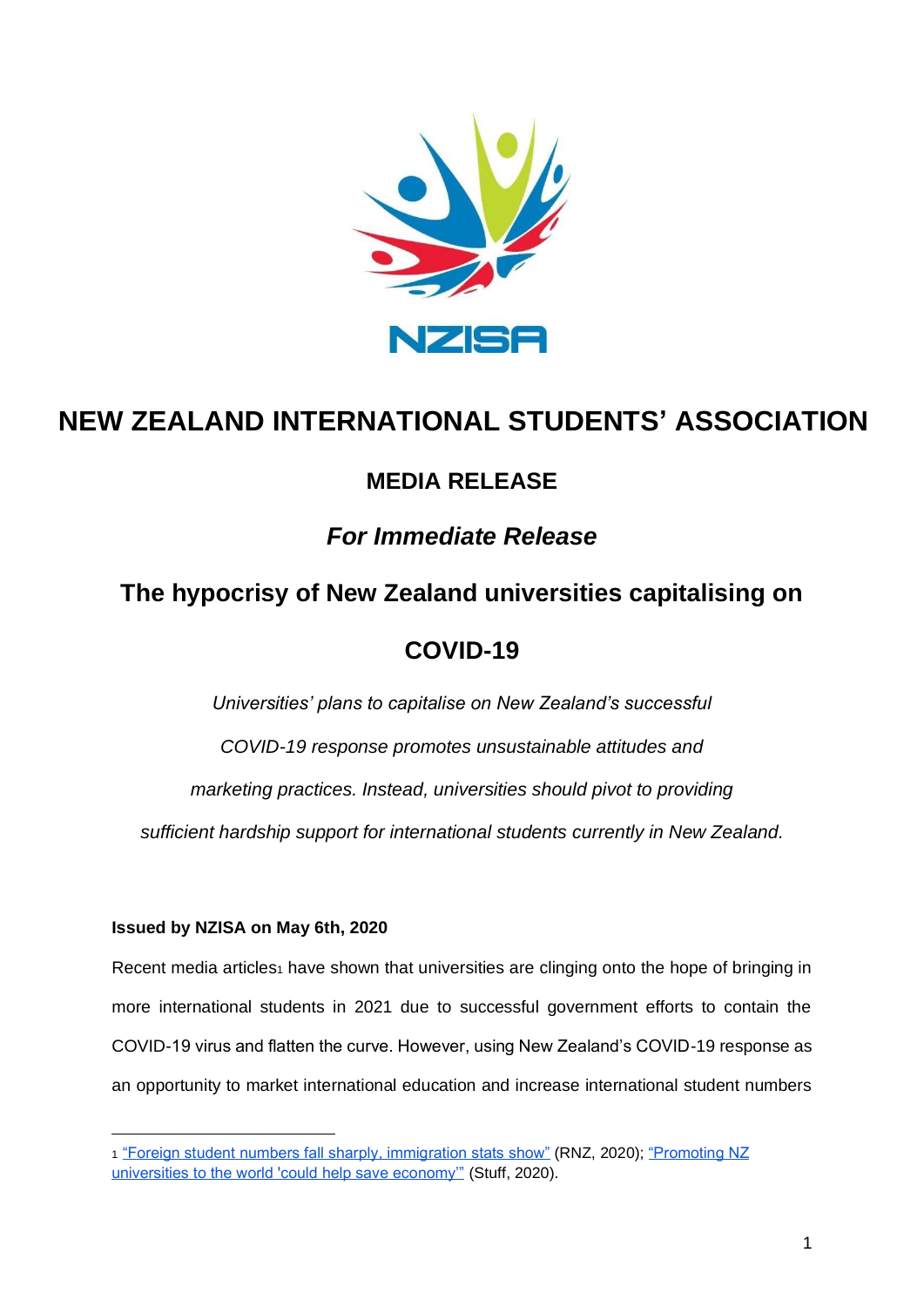highlights the hypocrisy of profit-driven universities that are currently not sufficiently supporting international students' hardship in New Zealand. Universities' unsustainable funding models and risk management have resulted in universities' financial issues in the pandemic environment.

NZISA acknowledges the effort and dedication of staff members at universities who are working hard to ensure international students are adequately supported during this difficult time. We also applaud the efforts of some universities in running online sessions for international students such as catch-up cafes to stay in contact with students and hear out their concerns. Despite this, NZISA has received troubling reports from international student representatives that most universities are not sufficiently communicating or engaging with international students. Representatives have cited little to no communications directly from international offices to international students, only generalised mass emails coming from the universities' communications department. Commentary from Lincoln University vicechancellor Bruce McKenzie in the RNZ article stating that "it is important to get international numbers back up" fails to acknowledge the hardship and support needs of international students currently in New Zealand and only focuses on prospective income. This commercialised approach demonstrates the lack of consideration and compassion for international students.

International students currently in New Zealand are facing a range of issues compounded by the changing global COVID-19 environment – their financial situation has changed drastically due to overseas developments; they have paid international tuition fees in full with no options from universities to obtain refunds; and they are contractually bound to their accommodation arrangements. For these reasons, which are compounded by the lack of options for travel out of the country, international students are prevented from travelling home. While New Zealand is a safe study destination, universities are not ensuring that support is an equal priority for

2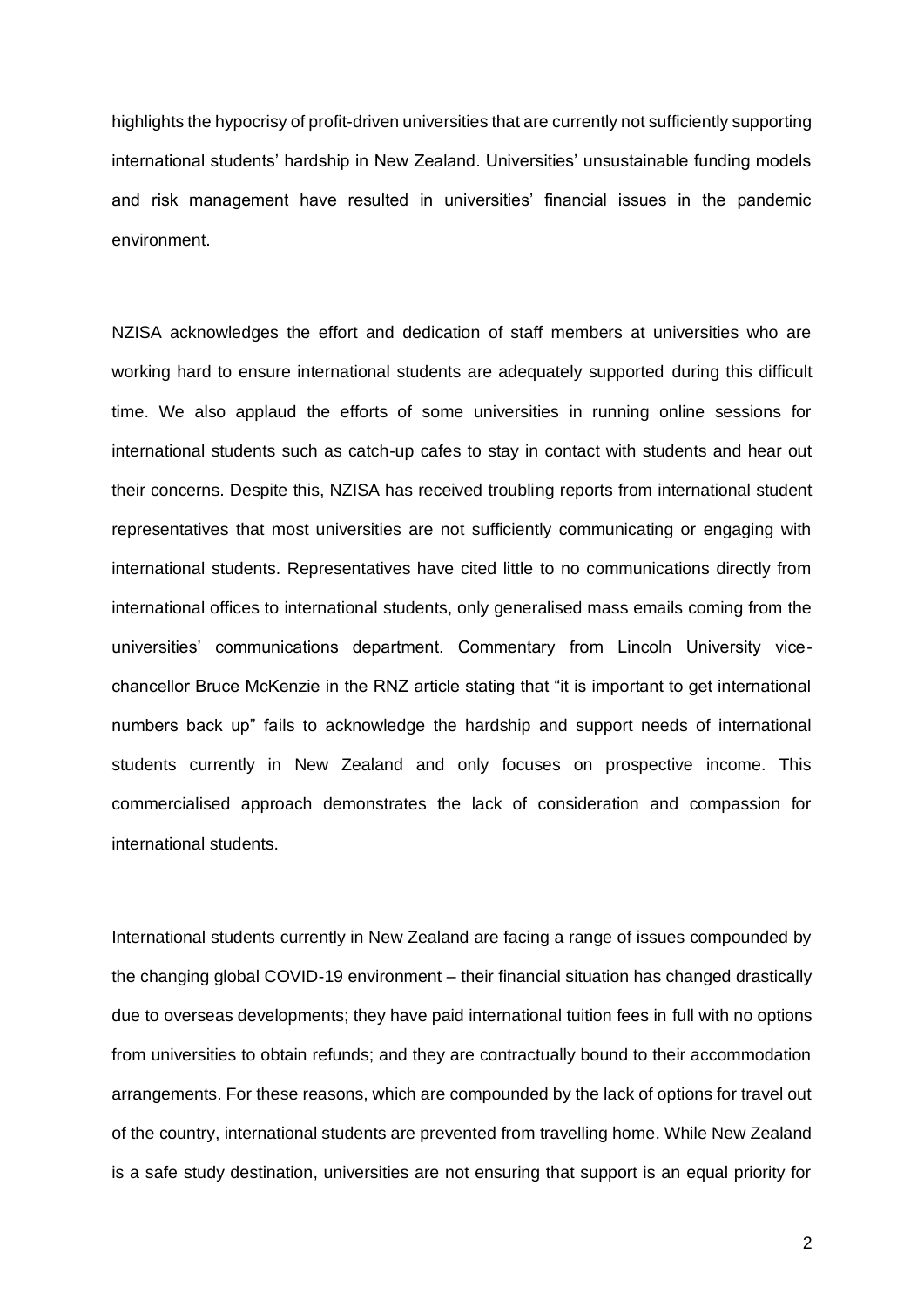students. It is not enough to rely on the safety of the country and ignore the support needs of international students in New Zealand. Universities should endeavour to pursue an empathetic approach to student welfare by ensuring international students are both safe and supported – this is especially crucial in these unprecedented times.

The lack of hardship support available for international students from universities is exacerbated by universities' blatant desperation for more funding from the prospective international market while ignoring current students' hardship. Commentary in the articles highlights universities' heavy reliance on international education for funding. In one article, Chris Whelan, chief executive of Universities New Zealand, noted the reliance on international students for "reducing the cost of running universities for taxpayers", further evidencing universities' 'cash cow' attitudes towards international students. As highlighted by former National President Lukas Kristen in 2019, and reiterated by NZISA's 2020 National Executive, to mitigate the risks of a crisis, universities need to be "focused less on marketing and rapid recruitment of students, and more on sustainable growth".

Universities should focus on mitigating risk by improving their financial sustainability and avoiding overreliance on international education to prop up their income. "Capitalis[ing] on New Zealand's international reputation as being more successful than most at controlling Covid-19" and promoting New Zealand universities to "help save the economy" is not a sustainable economic model and merely encourages the exploitation of international students. As a result of this unsustainable growth, universities have taken an extreme financial hit since the COVID-19 crisis occurred. Despite having experienced this shock to the export education sector, universities are still unwilling to change the practices that have exacerbated the shock in the first place. The sector will continue to be exposed to risks if universities are unwilling to learn and adapt in response to the crisis.

3